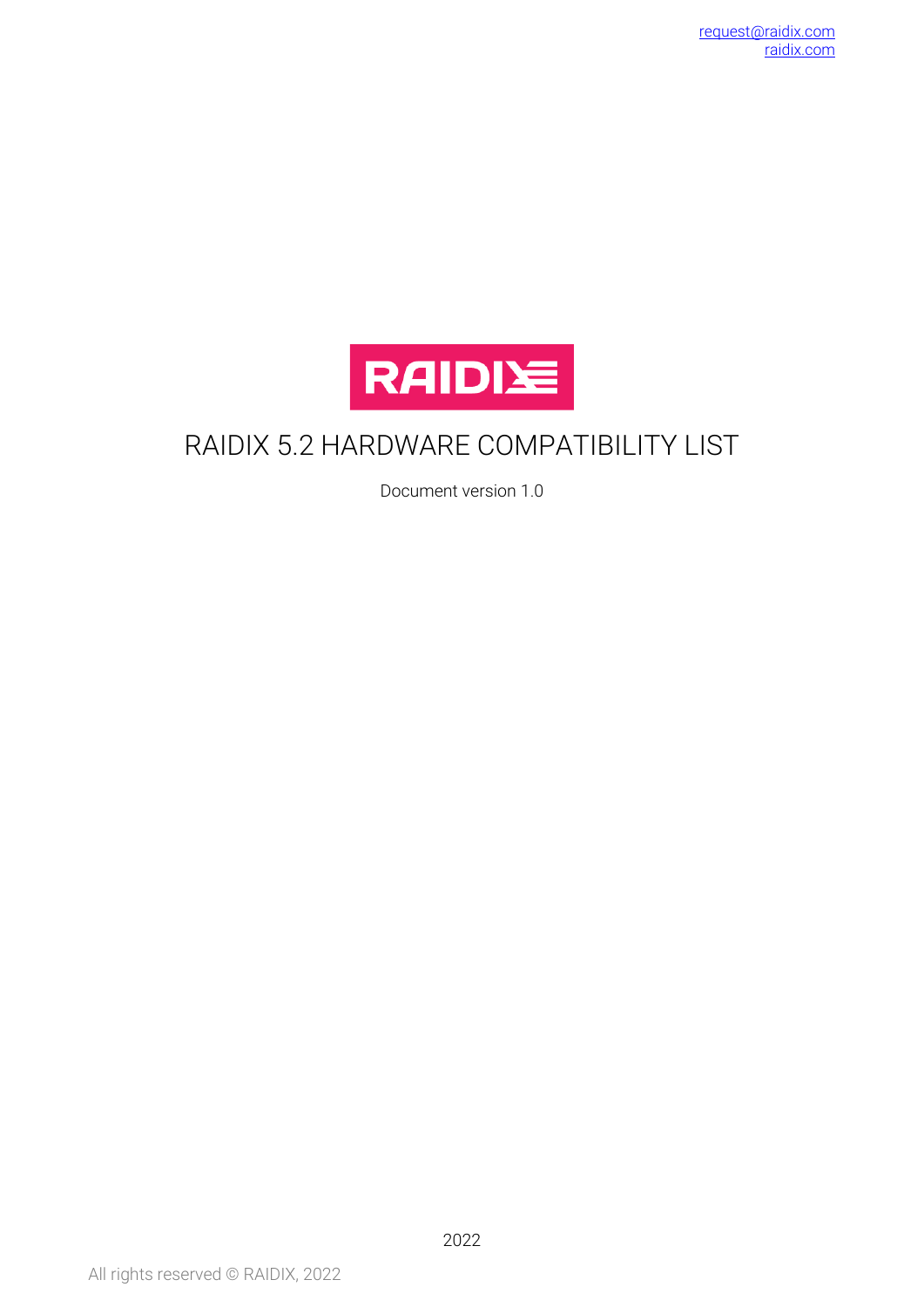

# **CONTENTS**

| 1. Supported Hardware Components with compatibility confirmed by the RAIDIX QA team 4 |  |
|---------------------------------------------------------------------------------------|--|
|                                                                                       |  |
|                                                                                       |  |
|                                                                                       |  |
|                                                                                       |  |
|                                                                                       |  |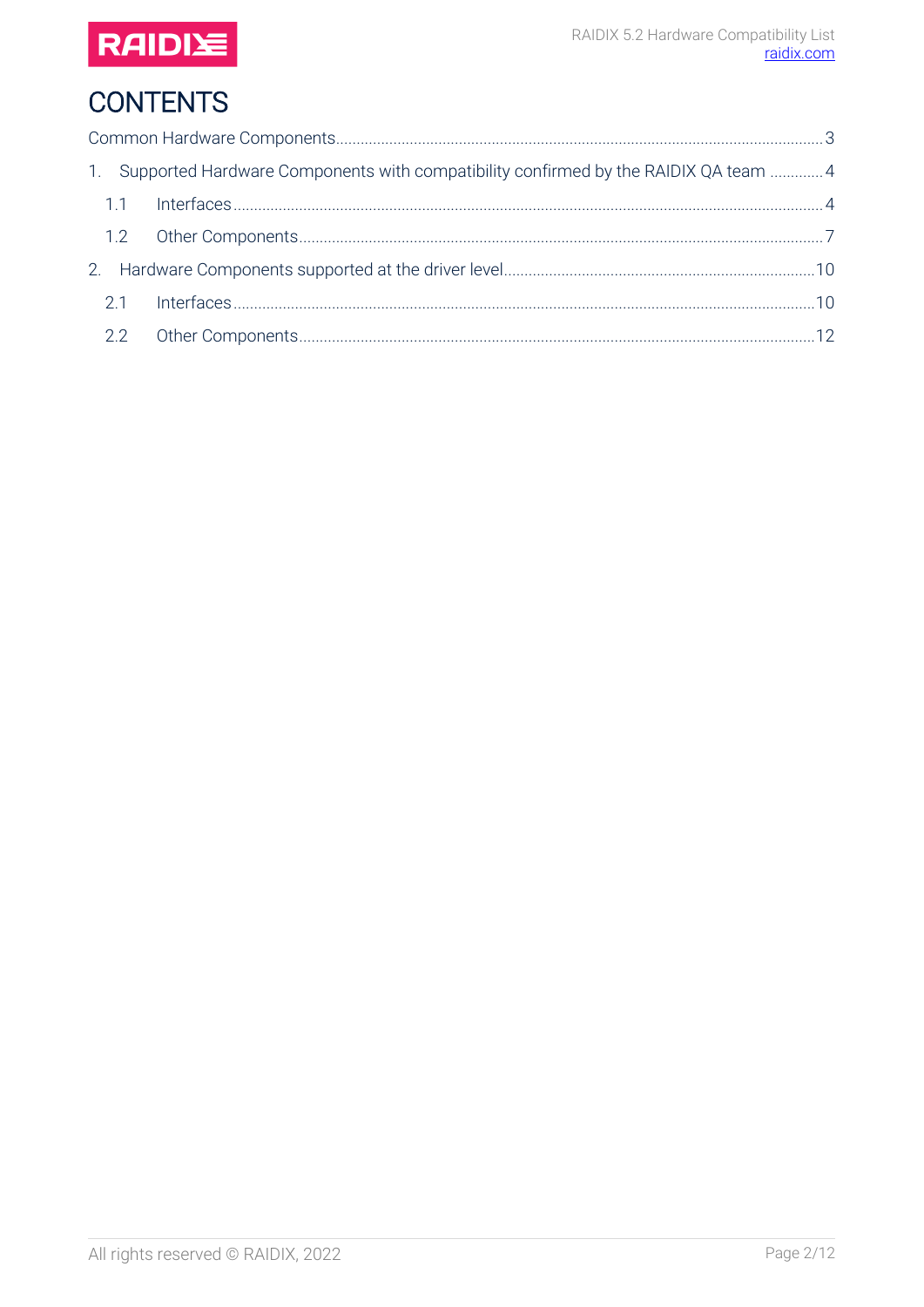

### <span id="page-2-0"></span>COMMON HARDWARE COMPONENTS

| <b>Type of Hardware</b><br>Component | Model                                                                                                                                                                                                        |  |  |
|--------------------------------------|--------------------------------------------------------------------------------------------------------------------------------------------------------------------------------------------------------------|--|--|
| Processor                            | Intel Nehalem and newer; AMD EPYC.                                                                                                                                                                           |  |  |
| <b>HDD</b>                           | RAIDIX 5.2 supports all SATA/SAS/NL-SAS HDDs without encryption, except SMR HDDs.                                                                                                                            |  |  |
| SSD/SSD NVMe                         | RAIDIX 5.2 supports all SATA/SAS SSD/SSD NVMe drives without encryption.                                                                                                                                     |  |  |
| Motherboard                          | RAIDIX 5.2 supports most motherboard models compatible with Intel CPUs (Nehalem generation<br>and higher) and AMD EPYC CPUs.<br>If you meet compatibility issues, please, contact RAIDIX Support department. |  |  |
| <b>RAM</b>                           | To select RAM, see motherboard-RAM compatibility lists.                                                                                                                                                      |  |  |
| SAS JBOD                             | RAIDIX 5.2 is compatible with most SAS JBODs.<br>If you meet compatibility issues, please, contact RAIDIX Support department.                                                                                |  |  |
| <b>UPS</b>                           | RAIDIX 5.2 supports Uninterruptible Power Supplys compatible with Network UPS Tools (NUT)                                                                                                                    |  |  |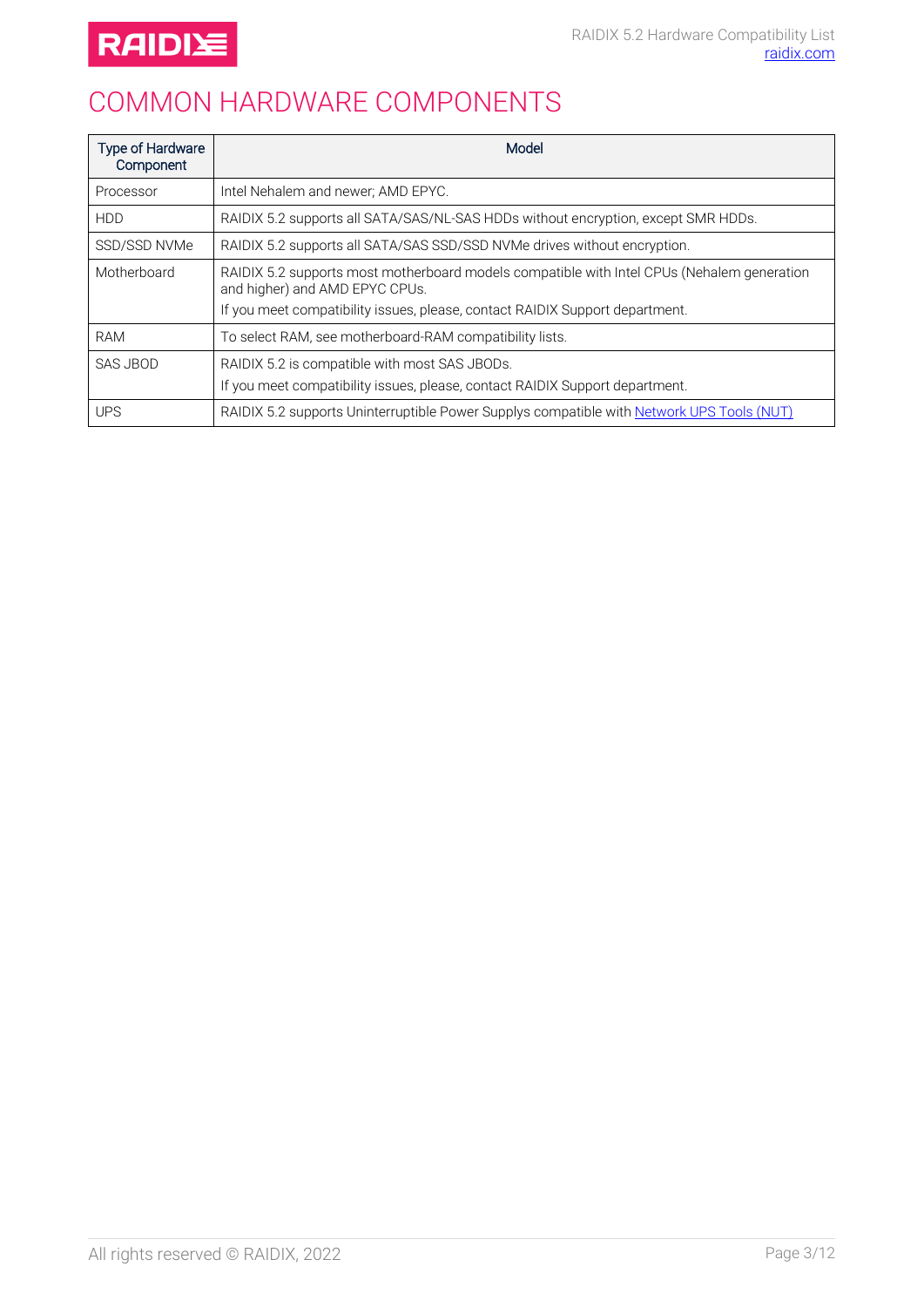#### <span id="page-3-0"></span>1. SUPPORTED HARDWARE COMPONENTS WITH COMPATIBILITY CONFIRMED BY THE RAIDIX QA TEAM

### <span id="page-3-1"></span>1.1 Interfaces

|                       | <b>Model</b>                               | <b>Supported Functions</b>             |                          |                                   |
|-----------------------|--------------------------------------------|----------------------------------------|--------------------------|-----------------------------------|
| Hardware<br>Component |                                            | Connection<br>to Drives<br>(Initiator) | <b>Target</b>            | Cache<br>synchronization<br>in DC |
| <b>SAS</b>            | Microsemi                                  |                                        |                          |                                   |
|                       | Microsemi Adaptec HBA 1100 (firmware 2.62) | Yes                                    |                          |                                   |
|                       | SmartHBA 2100 (firmware 2.62)              | Yes                                    | $\overline{\phantom{a}}$ | $\overline{\phantom{a}}$          |
|                       | Dell                                       |                                        |                          |                                   |
|                       | Dell PERC H330                             | Yes                                    | $\overline{\phantom{a}}$ | $\overline{a}$                    |
|                       | Dell PERC H730                             | Yes                                    |                          |                                   |
|                       | Intel                                      |                                        |                          |                                   |
|                       | Intel AXX4SAMOD                            | Yes                                    | $\centerdot$             |                                   |
|                       | Broadcom (LSI)                             |                                        |                          |                                   |
|                       | SAS 9300-8e                                | Yes                                    | $\centerdot$             | Yes                               |
|                       | SAS 9300-8i                                | Yes                                    | $\overline{a}$           | $\overline{a}$                    |
|                       | SAS 9305-16i <sup>1</sup>                  | Yes                                    | $\overline{a}$           | $\equiv$                          |
|                       | SAS 9305-16e                               | Yes                                    | $\overline{a}$           | Yes                               |
|                       | SAS 9400-16e                               | Yes                                    | $\overline{a}$           | Yes <sup>2</sup>                  |
|                       | SAS 9400-16i                               | Yes                                    | $\overline{a}$           |                                   |
|                       | SAS 9400-8e                                | Yes                                    |                          | Yes <sup>2</sup>                  |
|                       | SAS 9400-8i                                | Yes                                    |                          | $\overline{\phantom{a}}$          |
|                       | SAS 9400-8i8e                              | Yes                                    |                          |                                   |
|                       | SAS 9405W-16e                              | Yes                                    |                          |                                   |
|                       | SAS 9405W-16i                              | Yes                                    |                          |                                   |
|                       | SAS 9500-8i                                | Yes                                    | $\overline{a}$           | $\overline{a}$                    |
|                       | SAS 9500-16i                               | Yes                                    | $\overline{a}$           | L,                                |
|                       | SAS 9500-8e                                | Yes                                    | $\overline{\phantom{a}}$ | $\overline{a}$                    |
|                       | SAS 9500-16e                               | Yes                                    |                          | $\overline{a}$                    |
|                       | <b>Hewlett Packard Enterprise (HPE)</b>    |                                        |                          |                                   |
|                       | HPE P408i-a SR Gen 10                      | Yes                                    | $\bar{\phantom{a}}$      | $\overline{a}$                    |

<sup>&</sup>lt;sup>1</sup> The LED indicators do not work correctly while drives connected directly to the adapter.

- 1. make sure the current adapter firmware is 03.00.05.00 or 02.00.05.00;
- 2. make sure Target mode is enabled for at least one adapter port;
- 3. update the firmware to a newer version.

<span id="page-3-2"></span> $\overline{\phantom{a}}$ 

<sup>2</sup> Only with the 03.00.05.00 firmware dated 07/14/2017. To use a newer firmware, you should: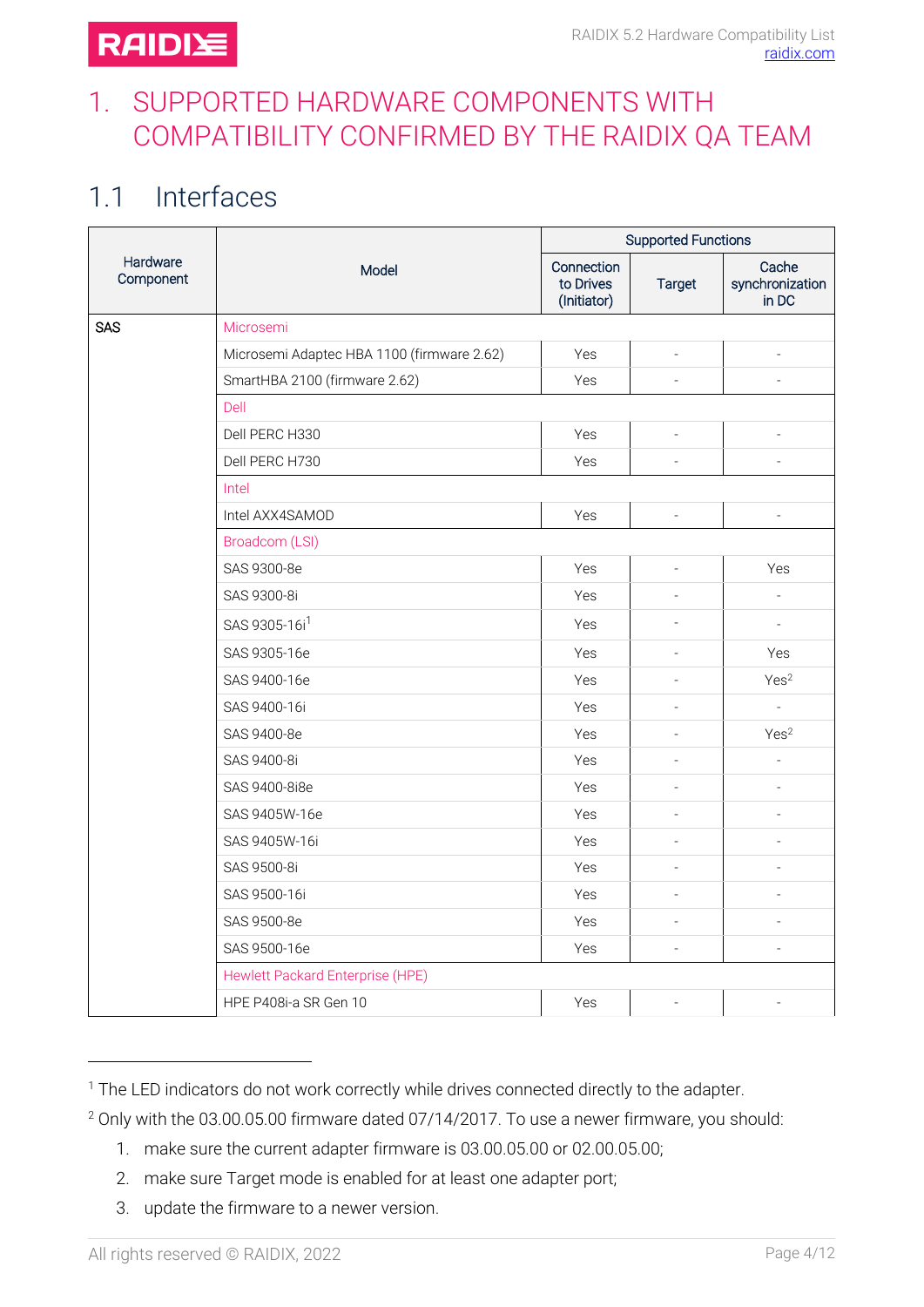

|                       | Model                                                    | <b>Supported Functions</b>             |                          |                                   |
|-----------------------|----------------------------------------------------------|----------------------------------------|--------------------------|-----------------------------------|
| Hardware<br>Component |                                                          | Connection<br>to Drives<br>(Initiator) | <b>Target</b>            | Cache<br>synchronization<br>in DC |
|                       | HPE E208i-p SR Gen 10                                    | Yes                                    | $\overline{\phantom{a}}$ |                                   |
| FC HBA                | <b>ATTO</b>                                              |                                        |                          |                                   |
|                       | ATTO CTFC-161E/162E/164E 16 Gbit                         | $\overline{a}$                         | Yes                      | $\overline{a}$                    |
|                       | ATTO CTFC-81EN/82EN/84EN-000 8 Gbit                      |                                        | Yes                      |                                   |
|                       | ATTO CTFC-322E 32 Gbit                                   |                                        | Yes                      |                                   |
|                       | <b>HPE</b>                                               |                                        |                          |                                   |
|                       | HPE StoreFabric SN1100Q 16Gb Dual Port                   | $\overline{\phantom{a}}$               | Yes                      |                                   |
|                       | Qlogic                                                   |                                        |                          |                                   |
|                       | QLogic QLE256x 8 Gbit                                    |                                        | Yes                      |                                   |
|                       | QLogic QLE266x 16 Gbit                                   |                                        | Yes                      |                                   |
|                       | QLogic QLE2670 16 Gbit                                   |                                        | Yes                      |                                   |
|                       | QLogic QLE2672 16 Gbit                                   | $\overline{\phantom{a}}$               | Yes                      | $\overline{a}$                    |
|                       | QLogic QLE2690 16 Gbit                                   |                                        | Yes                      |                                   |
|                       | QLogic QLE2692 16 Gbit                                   |                                        | Yes                      |                                   |
|                       | QLogic QLE2694 16 Gbit                                   |                                        | Yes                      |                                   |
|                       | QLogic QLE2740 32 Gbit                                   |                                        | Yes                      |                                   |
|                       | QLogic QLE2742 32 Gbit                                   |                                        | Yes                      |                                   |
| InfiniBand HBA        | <b>NVIDIA (Mellanox)</b>                                 |                                        |                          |                                   |
|                       | ConnectX-4 VPI EDR                                       |                                        | SRP, iSCSI               | SRP, iSCSI                        |
|                       | ConnectX VPI SDR/QDR/FDR10/FDR                           |                                        | SRP, iSCSI               | SRP, ISCSI                        |
|                       | ConnectX VPI 10GbE                                       | $\overline{a}$                         | SRP, iSCSI               | SRP, iSCSI                        |
|                       | ConnectX-5 Ex VPI EDR/100GbE (MCX556A-EDAT)              |                                        | SRP, iSCSI               | SRP, iSCSI                        |
|                       | ConnectX-6 VPI HDR100/EDR/100GbE<br>(MCX653106A-ECAT-SP) |                                        | SRP, iSCSI               | SRP, iSCSI                        |
|                       | ConnectX-6 VPI HDR/200GbE<br>(MCX653106A-HDAT-SP)        |                                        | SRP, iSCSI               | SRP, iSCSI                        |
| Ethernet HBA          | Intel                                                    |                                        |                          |                                   |
|                       | Intel 82574 series                                       |                                        | <b>iSCSI</b>             | <b>iSCSI</b>                      |
|                       | Intel 82576 series                                       |                                        | <b>iSCSI</b>             | <b>iSCSI</b>                      |
|                       | Intel 82577 series                                       |                                        | <b>iSCSI</b>             | <b>iSCSI</b>                      |
|                       | Intel 82578 series                                       |                                        | <b>iSCSI</b>             | <b>iSCSI</b>                      |
|                       | Intel 82579 series                                       |                                        | <b>iSCSI</b>             | <b>iSCSI</b>                      |
|                       | Intel 82580 series                                       |                                        | <b>iSCSI</b>             | <b>iSCSI</b>                      |
|                       | Intel 82598 series                                       |                                        | <b>iSCSI</b>             | <b>iSCSI</b>                      |
|                       | Intel 82599 series                                       |                                        | <b>iSCSI</b>             | <b>iSCSI</b>                      |
|                       | Intel Ethernet Connection I217 series                    | $\overline{\phantom{a}}$               | <b>iSCSI</b>             | <b>iSCSI</b>                      |
|                       | Intel Ethernet Connection I218 series                    | $\overline{a}$                         | <b>iSCSI</b>             | <b>iSCSI</b>                      |
|                       | Intel Ethernet Controller I210                           |                                        | <b>iSCSI</b>             | <b>iSCSI</b>                      |
|                       | Intel Ethernet Server Adapter I350                       |                                        | <b>iSCSI</b>             | <b>iSCSI</b>                      |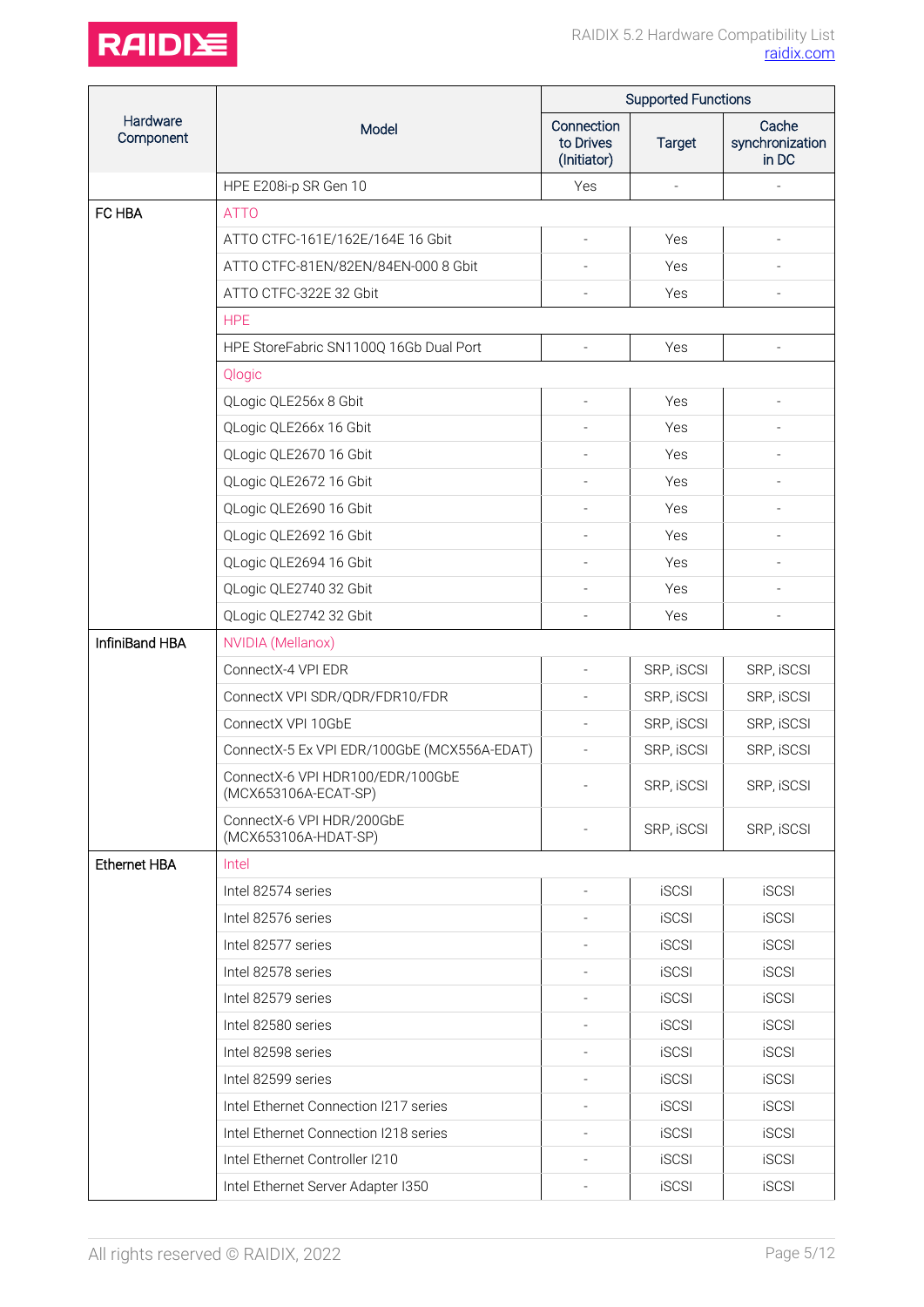



|                       | Model             | <b>Supported Functions</b>             |               |                                   |
|-----------------------|-------------------|----------------------------------------|---------------|-----------------------------------|
| Hardware<br>Component |                   | Connection<br>to Drives<br>(Initiator) | <b>Target</b> | Cache<br>synchronization<br>in DC |
|                       | Intel PRO/1000 PF |                                        | <b>iSCSI</b>  | <b>iSCSI</b>                      |
|                       | Intel PRO/1000 PT |                                        | <b>iSCSI</b>  | <b>iSCSI</b>                      |
|                       | Intel X520 series | $\qquad \qquad -$                      | <b>iSCSI</b>  | <b>iSCSI</b>                      |
|                       | Intel X540 series | $\qquad \qquad -$                      | <b>iSCSI</b>  | <b>iSCSI</b>                      |
|                       | Intel X550 series | $\overline{a}$                         | <b>iSCSI</b>  | <b>iSCSI</b>                      |
|                       | Intel X710 series | $\overline{a}$                         | <b>iSCSI</b>  | <b>iSCSI</b>                      |
|                       | QLogic            |                                        |               |                                   |
|                       | QLE3442-SR        |                                        | <b>iSCSI</b>  | <b>iSCSI</b>                      |
|                       | QLE8442-SR        | $\overline{\phantom{a}}$               | <b>iSCSI</b>  | <b>iSCSI</b>                      |
|                       | NVIDIA (Mellanox) |                                        |               |                                   |
|                       | ConnectX-4 EN     |                                        | <b>iSCSI</b>  | <b>iSCSI</b>                      |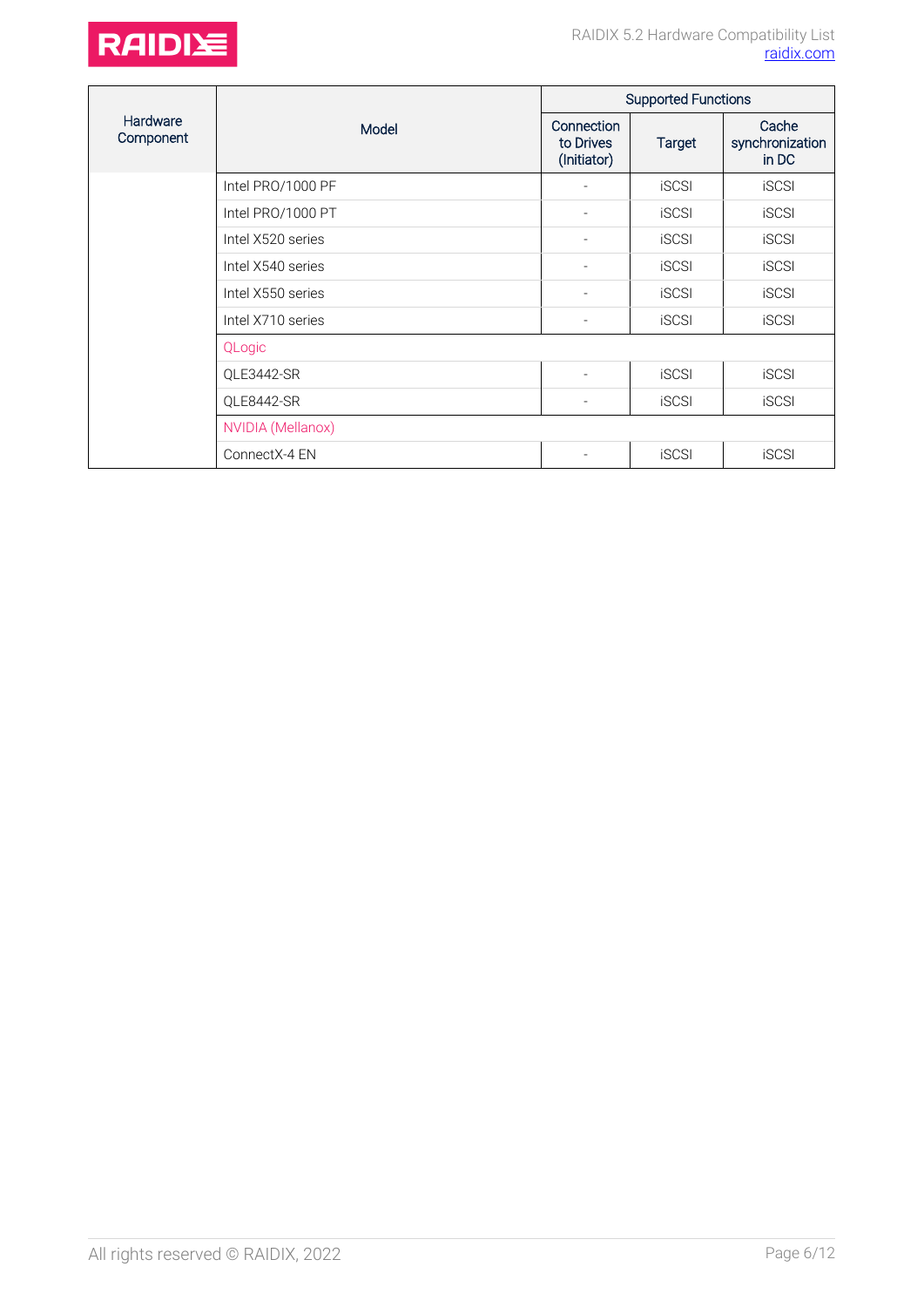

# <span id="page-6-0"></span>1.2 Other Components

| Hardware Component     | Model                                                                                                   |
|------------------------|---------------------------------------------------------------------------------------------------------|
| Processor              | Intel Nehalem and later versions                                                                        |
| <b>HDD</b>             | Most of SATA, SAS, or NL-SAS HDDs, except HDD with SMR technology and some<br>HDDs with 4KN block size. |
| <b>SSD</b>             | Most of SATA, SAS SSD                                                                                   |
| PCIe SSD for SSD cache | Intel                                                                                                   |
|                        | Intel P3700 series                                                                                      |
|                        | <b>SanDisk</b>                                                                                          |
|                        | SanDisk Fusion ioMemory SX-350                                                                          |
| Platform               | <b>AIC</b>                                                                                              |
|                        | AIC HA202-PV                                                                                            |
|                        | AIC HA201-TP                                                                                            |
|                        | AIC HA201-TP                                                                                            |
|                        | AIC HA401-LB2                                                                                           |
|                        | AIC SB203-UR                                                                                            |
|                        | <b>AQUARIUS</b>                                                                                         |
|                        | AQUARIUS T40 S212DF-V                                                                                   |
|                        | AQUARIUS T50 D212BJ                                                                                     |
|                        | <b>ASUS</b>                                                                                             |
|                        | ASUS RS500A-E10-RS12U                                                                                   |
|                        | ASUS RS500A-E10-RS12U                                                                                   |
|                        | Chenbro                                                                                                 |
|                        | Chenbro RM41736                                                                                         |
|                        | Dell                                                                                                    |
|                        | Dell PowerEdge R730xd                                                                                   |
|                        | Echostreams                                                                                             |
|                        | Echostreams DSS316S-D4                                                                                  |
|                        | Echostreams DSS316J-S3                                                                                  |
|                        | Echostreams DuraStreams DSS212                                                                          |
|                        | Echostreams DuraStreams DSS320                                                                          |
|                        | Echostreams eDrawer4048S-D4                                                                             |
|                        | Echostreams eDrawer4048J-S3                                                                             |
|                        | Echostreams eDrawer4060J-S3                                                                             |
|                        | Echostreams eDrawer4096J-S2                                                                             |
|                        | Echostreams FlacheSAN1L-D4                                                                              |
|                        | Echostreams FlacheSAN2-D4                                                                               |
|                        | Echostreams FlacheStreams FlacheSAN1L                                                                   |
|                        | Echostreams FlacheStreams FlacheSAN2                                                                    |
|                        | Echostreams ScaleStreams eDrawer4048S                                                                   |
|                        | <b>GIGABYTE</b>                                                                                         |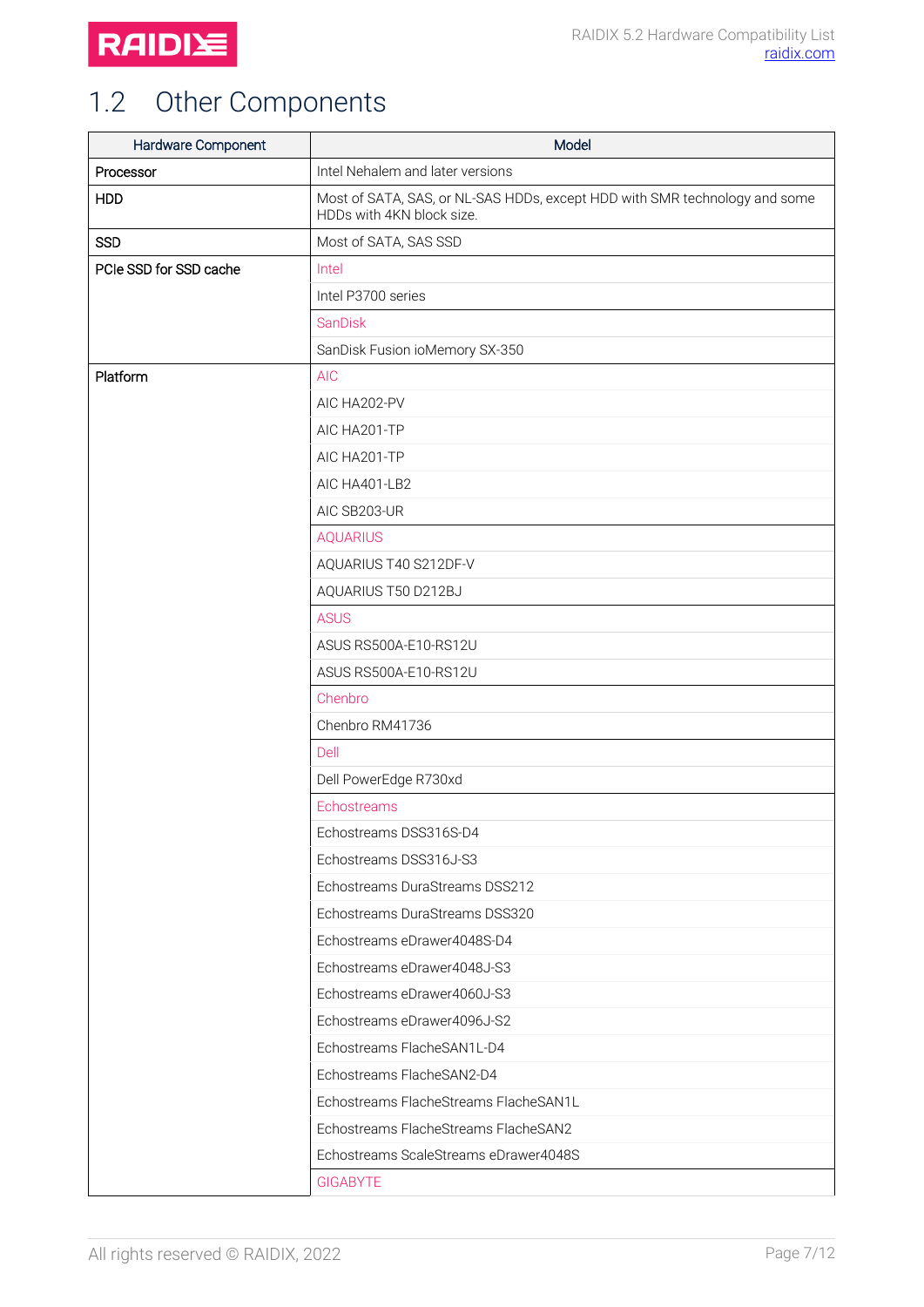

| Hardware Component | Model                                                                |
|--------------------|----------------------------------------------------------------------|
|                    | GIGABYTE R272-Z31                                                    |
|                    | GIGABYTE R272-Z32                                                    |
|                    | <b>HPE</b>                                                           |
|                    | HPE PROLIANT DL380 GEN10                                             |
|                    | HPE PROLIANT DL385 GEN10 PLUS                                        |
|                    | HPE PROLIANT APOLLO 4510 GEN10                                       |
|                    | HPE Apollo 4200 Gen10 Plus                                           |
|                    | Huawei                                                               |
|                    | Huawei RH2288v3                                                      |
|                    | <b>ICL Tehno</b>                                                     |
|                    | SDS ICL teamRay                                                      |
|                    | Lenovo                                                               |
|                    | Lenovo ThinkSystem SR650 Server                                      |
|                    | <b>Rikor</b>                                                         |
|                    | Rikor RP5208-PB35-800HS                                              |
|                    | RIKOR RP 6212                                                        |
|                    | RIKOR RP 6104                                                        |
|                    | Seagate                                                              |
|                    | SEAGATE EXOS AP 5U84                                                 |
|                    | <b>Sitronics</b>                                                     |
|                    | SITRONICS SRH2221 V5                                                 |
|                    | Supermicro                                                           |
|                    | Supermicro 2028R-TXR                                                 |
|                    | Supermicro 6048R-TXR                                                 |
|                    | <b>SNR</b>                                                           |
|                    | <b>SNR-SR2216</b>                                                    |
|                    | <b>Western Digital</b>                                               |
|                    | Western Digital Ultrastar Serv60+8                                   |
|                    | Гравитон                                                             |
|                    | Гравитон С2122ИР                                                     |
|                    | Гравитон С2244ИР                                                     |
| Enclosure          | <b>AIC</b>                                                           |
|                    | J4078-01                                                             |
|                    | <b>Bytescale</b>                                                     |
|                    | 8U Velox                                                             |
|                    | <b>HP</b>                                                            |
|                    | HP StorageWorks D2700 Disk Enclosure                                 |
|                    | Lenovo                                                               |
|                    | Lenovo Storage D3284 External High Density Drive Expansion Enclosure |
|                    | Seagate                                                              |
|                    | Seagate SP-3584                                                      |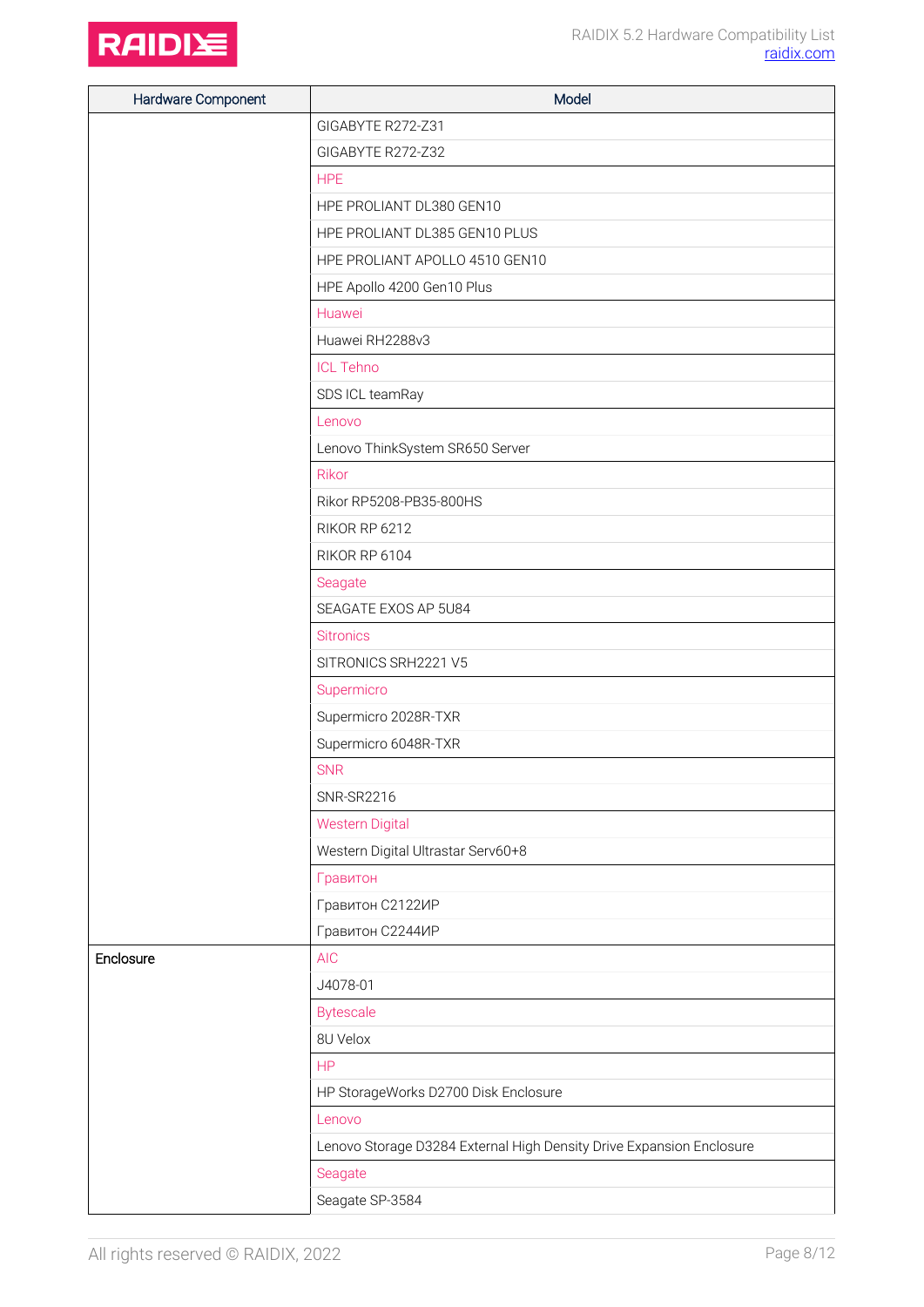

| Hardware Component    | Model                                                                                                      |
|-----------------------|------------------------------------------------------------------------------------------------------------|
|                       | Seagate Exos E 4U106                                                                                       |
|                       | Supermicro                                                                                                 |
|                       | SuperMicro CSE-M35TQ                                                                                       |
|                       | Quanta                                                                                                     |
|                       | Quanta JB4602                                                                                              |
|                       | <b>Western Digital</b>                                                                                     |
|                       | Western Digital Ultrastar Data 60 Hybrid Storage Platform                                                  |
|                       | Western Digital Ultrastar Data 102 Hybrid Storage Platform                                                 |
|                       | Western Digital Ultrastar 2u24                                                                             |
| Internal Cache Memory | Choose the memory according to the compatibility lists of servers and<br>motherboards                      |
| Motherboard           | The motherboard must be compatible with the model of the processor and must<br>support PCI Express x8/x16. |
|                       | <b>3Logic Group</b>                                                                                        |
|                       | 3Logic Group Tundra SMB-C621-EEB                                                                           |
|                       | <b>AIC</b>                                                                                                 |
|                       | AIC Libra                                                                                                  |
|                       | Rikor                                                                                                      |
|                       | Rikor R-BD-E5R-V4-16-EA_ver5                                                                               |
|                       | Supermicro                                                                                                 |
|                       | Supermicro X10DRX                                                                                          |
|                       | Supermicro X10SRH-CF                                                                                       |
|                       | Supermicro X11DPi-N                                                                                        |
|                       | Supermicro X11DPL-i                                                                                        |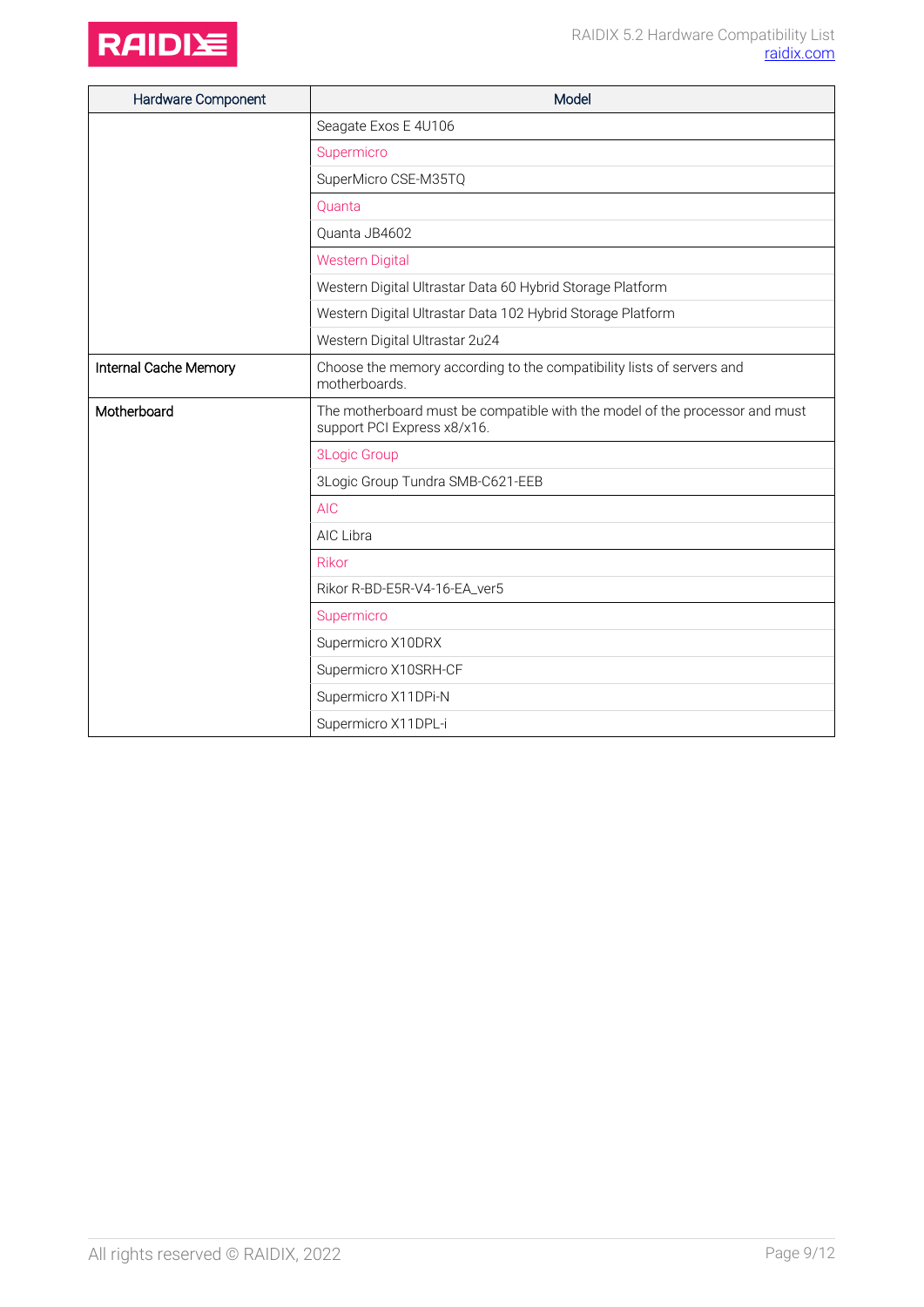#### <span id="page-9-0"></span>2. HARDWARE COMPONENTS SUPPORTED AT THE DRIVER LEVEL

## <span id="page-9-1"></span>2.1 Interfaces

|                       |                                                                      | <b>Supported Functions</b>             |                          |                                   |
|-----------------------|----------------------------------------------------------------------|----------------------------------------|--------------------------|-----------------------------------|
| Hardware<br>Component | Model                                                                | Connection<br>to Drives<br>(Initiator) | <b>Target</b>            | Cache<br>synchronization<br>in DC |
| <b>SAS</b>            | Adaptec                                                              |                                        |                          |                                   |
|                       | Adaptec 6405H                                                        | Yes                                    | $\overline{\phantom{a}}$ |                                   |
|                       | Adaptec 6805H                                                        | Yes                                    |                          |                                   |
|                       | Adaptec RAID controllers and HBA adapters 7,8<br>series <sup>3</sup> | Yes                                    |                          |                                   |
|                       | Broadcom (LSI)                                                       |                                        |                          |                                   |
|                       | SAS 3008 chipset                                                     | Yes                                    | $\overline{\phantom{a}}$ | $\overline{\phantom{a}}$          |
|                       | SAS 9300-4i                                                          | Yes                                    |                          |                                   |
|                       | SAS 9300-4i4e                                                        | Yes                                    | $\overline{a}$           | Yes                               |
|                       | SAS 9300-16e                                                         | Yes                                    |                          | Yes                               |
|                       | SAS 9300-16i                                                         | Yes                                    |                          | $\overline{\phantom{a}}$          |
|                       | SAS 9302-16e                                                         | Yes                                    |                          | Yes                               |
|                       | SAS 9311-4i4e                                                        | Yes                                    |                          | Yes                               |
|                       | SAS 9311-8i                                                          | Yes                                    | $\overline{a}$           | $\overline{\phantom{a}}$          |
| FC HBA                | <b>ATTO</b>                                                          |                                        |                          |                                   |
|                       | ATTO CTFC-161P/162P/164P 16 Gbit                                     | $\overline{\phantom{a}}$               | Yes                      | $\overline{\phantom{a}}$          |
|                       | ATTO CTFC-321P/322P/324P 32 Gbit                                     |                                        | Yes                      |                                   |
|                       | ATTO CTFC-321E/324E 32 Gbit                                          |                                        | Yes                      | $\overline{a}$                    |
| <b>Ethernet HBA</b>   | <b>Emulex</b>                                                        |                                        |                          |                                   |
|                       | Emulex OCe11101                                                      |                                        | <b>iSCSI</b>             | <b>iSCSI</b>                      |
|                       | Emulex OCe11102                                                      |                                        | <b>iSCSI</b>             | <b>iSCSI</b>                      |
|                       | Emulex OCe14000 series                                               |                                        | <b>iSCSI</b>             | <b>iSCSI</b>                      |
|                       | Intel                                                                |                                        |                          |                                   |
|                       | Intel XL710 series                                                   | $\overline{a}$                         | <b>iSCSI</b>             | <b>iSCSI</b>                      |
|                       | Intel XXV710 series                                                  |                                        | <b>iSCSI</b>             | <b>iSCSI</b>                      |
|                       | Intel X722 series                                                    |                                        | <b>iSCSI</b>             | <b>iSCSI</b>                      |
|                       | Intel 800 series                                                     | $\overline{\phantom{a}}$               | <b>iSCSI</b>             | <b>iSCSI</b>                      |
|                       | <b>NVIDIA (Mellanox)</b>                                             |                                        |                          |                                   |
|                       | ConnectX EN (MT25448) 10GigE Ethernet Adapter                        |                                        | <b>iSCSI</b>             | <b>iSCSI</b>                      |
|                       | ConnectX EN (MT25458) 10GigE 10GBaseT<br>Ethernet Adapter            |                                        | <b>iSCSI</b>             | <b>iSCSI</b>                      |
|                       | ConnectX EN (MT26448) 10GigE Ethernet Adapter                        | $\qquad \qquad \blacksquare$           | <b>iSCSI</b>             | <b>iSCSI</b>                      |

<sup>3</sup> No LED indicators support for Adaptec.

 $\overline{a}$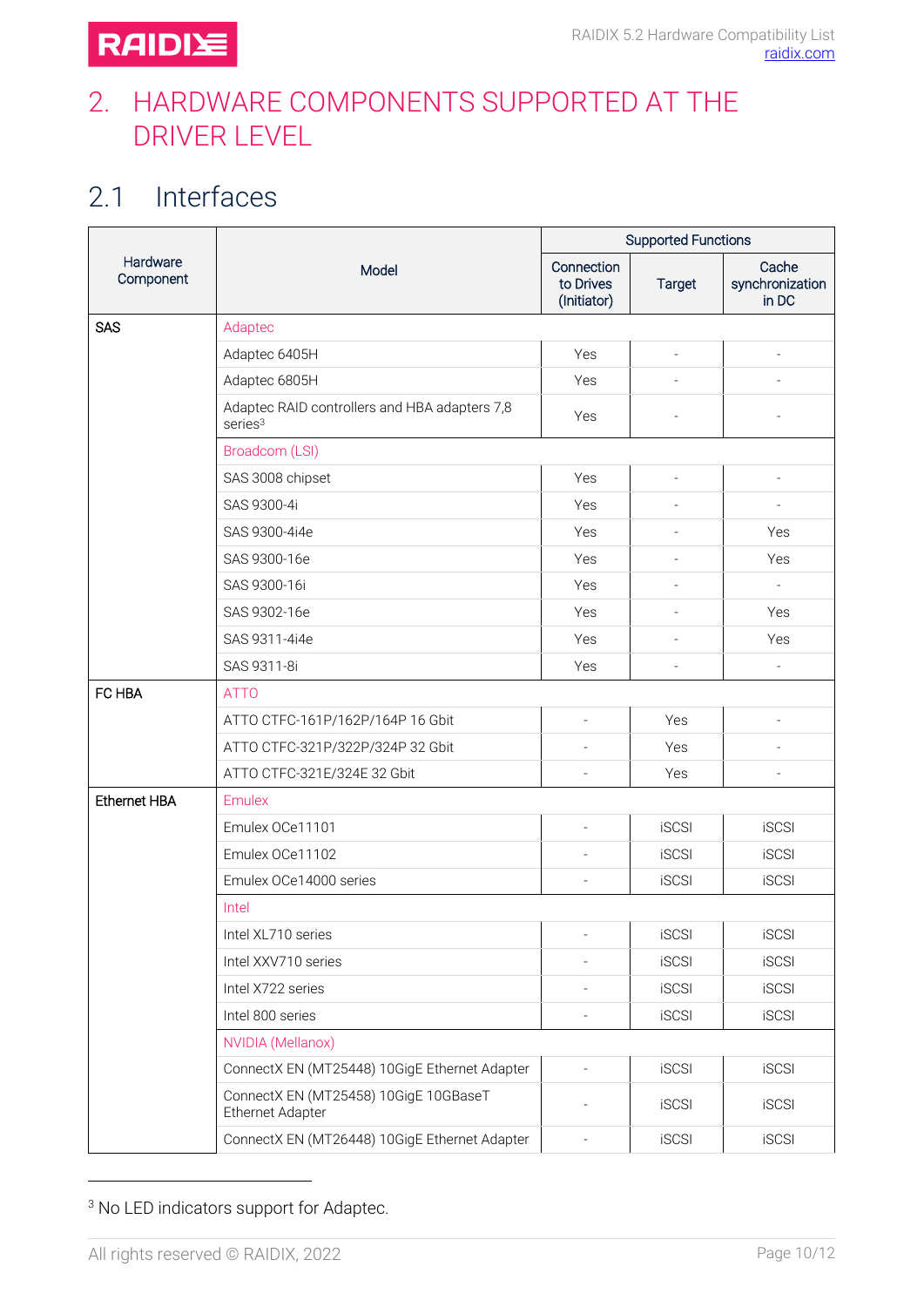

|                       | Model                                                            | <b>Supported Functions</b>             |              |                                   |
|-----------------------|------------------------------------------------------------------|----------------------------------------|--------------|-----------------------------------|
| Hardware<br>Component |                                                                  | Connection<br>to Drives<br>(Initiator) | Target       | Cache<br>synchronization<br>in DC |
|                       | ConnectX EN (MT26458) 10GigE 10GBaseT<br><b>Ethernet Adapter</b> |                                        | <b>iSCSI</b> | <b>iSCSI</b>                      |
|                       | ConnectX EN (MT26468) 10GigE Ethernet Adapter                    |                                        | <b>iSCSI</b> | <b>iSCSI</b>                      |
|                       | ConnectX EN (MT26478) 40GigE Ethernet Adapter                    |                                        | <b>iSCSI</b> | <b>iSCSI</b>                      |
|                       | ConnectX-5 EN 100GigE Ethernet Adapter                           |                                        | <b>iSCSI</b> | <b>iSCSI</b>                      |
| InfiniBand HBA        | NVIDIA (Mellanox)                                                |                                        |              |                                   |
|                       | ConnectX VPI (MT25408) IB SDR/10GigE                             |                                        | SRP, iSCSI   | SRP, iSCSI                        |
|                       | ConnectX VPI (MT25418) IB DDR/10GigE                             |                                        | SRP, iSCSI   | SRP, iSCSI                        |
|                       | ConnectX VPI (MT26418) IB DDR/10GigE                             |                                        | SRP, ISCSI   | SRP, iSCSI                        |
|                       | ConnectX VPI (MT26428) IB QDR/10GigE                             |                                        | SRP, ISCSI   | SRP, iSCSI                        |
|                       | ConnectX VPI (MT26438) IB QDR/10GigE                             |                                        | SRP, ISCSI   | SRP, iSCSI                        |
|                       | ConnectX VPI (MT26488) IB DDR/10GigE                             |                                        | SRP, iSCSI   | SRP, ISCSI                        |
|                       | ConnectX-5 VPI EDR/100GBE                                        |                                        | SRP, iSCSI   | SRP, iSCSI                        |
|                       | InfiniHost (MT23108)                                             |                                        | SRP, ISCSI   | SRP, iSCSI                        |
|                       | InfiniHost (MT25208)                                             |                                        | SRP, ISCSI   | SRP, iSCSI                        |
|                       | InfiniHost III Ex (MT25218)                                      |                                        | SRP, ISCSI   | SRP, iSCSI                        |
|                       | InfiniHost III Lx (MT24204)                                      |                                        | SRP, iSCSI   | SRP, iSCSI                        |
|                       | InfiniHost III Lx (MT25204)                                      |                                        | SRP, iSCSI   | SRP, iSCSI                        |